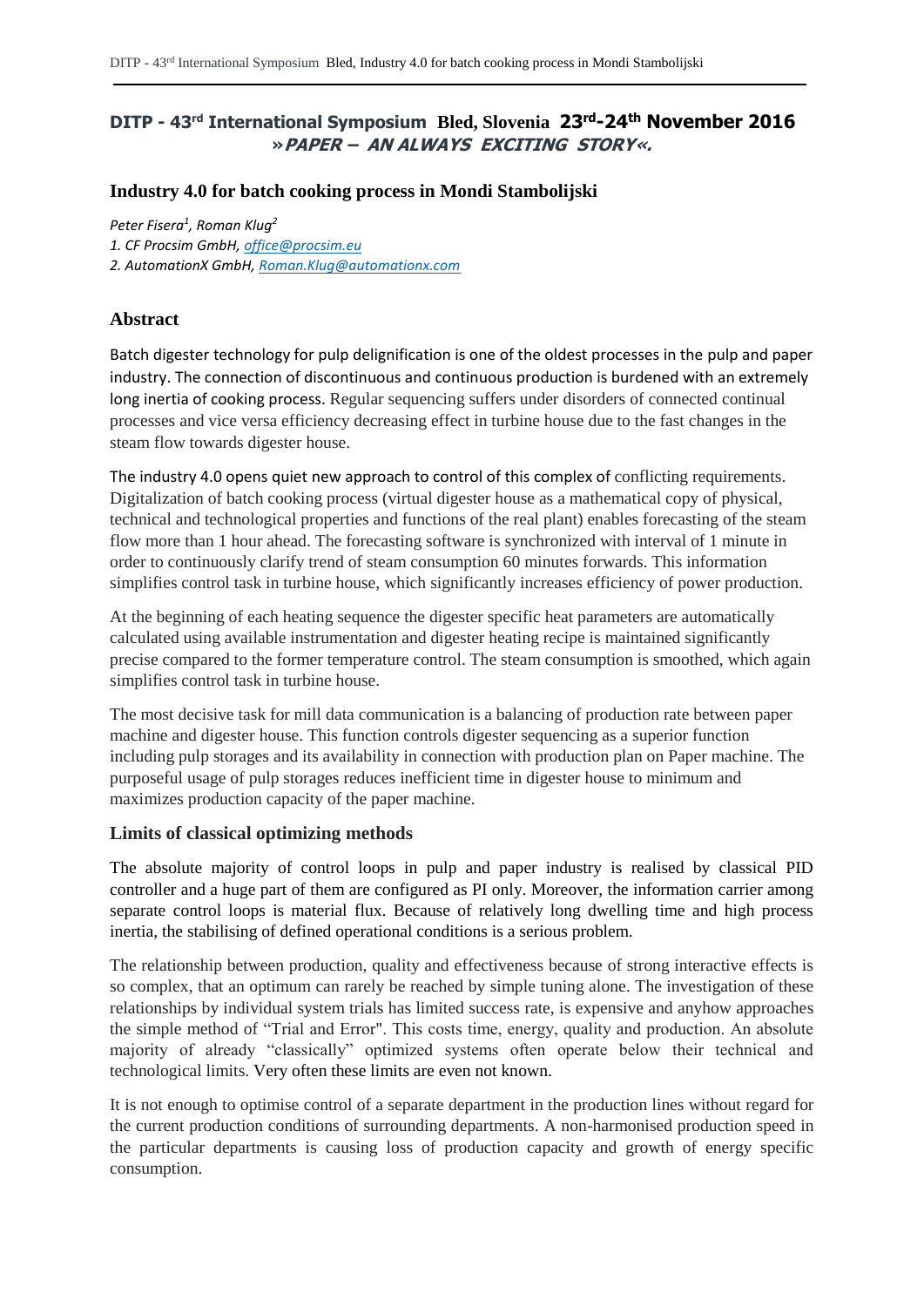Installed instrumentation in a plant gives valuable process information used for immediate control. In the next second 99% of this information is lost. But the information flow can be used significantly more efficiently! Industry 4.0 shows the way how the digitalization of process flow intensifies usage of installed instrumentation equipment to reduce process costs and improve process stability.

#### **Digitalisation of technological process**

Mondi Stambolijski EAD, part of the international packaging and paper producer Mondi, together with CF Procsim GmbH and AutomationX GmbH opened the door for Industry 4.0 at its mill in Bulgaria. Virtual technology and intensification of data usage at production departments and theirs transfer between departments is the basis for industry 4.0. The starting point was assembling of virtual process for digester house. In order to predict energy and mass flows for one hour ahead the virtual plant was connected online to the real one. This enables frequent synchronising and robust process simulation in virtual future. The predictive functions of virtual digester house stabilise steam flow, digester sequencing and coordinate production balance between digester house and paper machine.

Virtual digester house is a mathematical copy of physical, technical and technological properties and functions of the real plant. It reacts on input signals in the very same way as the real one. Because all processes are described with help of physical variables, equations and sequences, it is easy to derive any significant process value. The user interface to the virtual digester house is identical to the real process. Therefore the results of "operator" handling is simple to observe, tune or even modify or develop new control functions.

This tool was effectively used to test and tune predictive functions in order to stabilise process flows. Predictive functions as a core of virtual digester house connected online to the process control steam flow to digester house, maintain the heating recipe significantly more precisely compared to former temperature control. The steam consumption is smoothed, which simplifies control task in turbine house. The digester sequencing is synchronised in order to regularly maintain pulp production target and simultaneously equalize mass and energy flows from supporting departments.

As a first step of digitalisation a deep investigation of current plant areas has been performed. Recipes, measurements, procedures and routines were analysed on stability and accuracy. Mass and energy balance system covering the whole digester house has been developed to investigate sustainability and accuracy of measured process variables from historical database. Results were used to derive dependent process variables and simulate or even displace expensive measurements like e.g. wood moisture. The individual digester parameters have been specified based on this investigation, as well.

#### **Prediction of steam consumption**

A completely new function of digester house control systems is the prediction of steam consumption. The steam consumption depends strongly on the digester phase and has rarely the highest priority in the plant. Therefore the batch process is always disturbing factor for steam network. A robust and reliable value predicting steam consumption several minutes ahead is an excellent information for feedforward control in the control system of steam turbine.

The virtual cooking house is regularly synchronized with the real plant and simulates the process sequences with all active digesters one hour forward in the minute cycle. The mean duration time of sequences is continually calculated using data from the last several days for each digester separately, whereby the bigger disturbances and irregularity are excluded.

This feature (self-learning routines) ensures high precision of steam consumption curve and an exact time of bigger steam flow changes independent on weather and season. This online predictive function is unique in the pulp industry and supports a secure control of steam production and increases the efficiency of the steam turbine.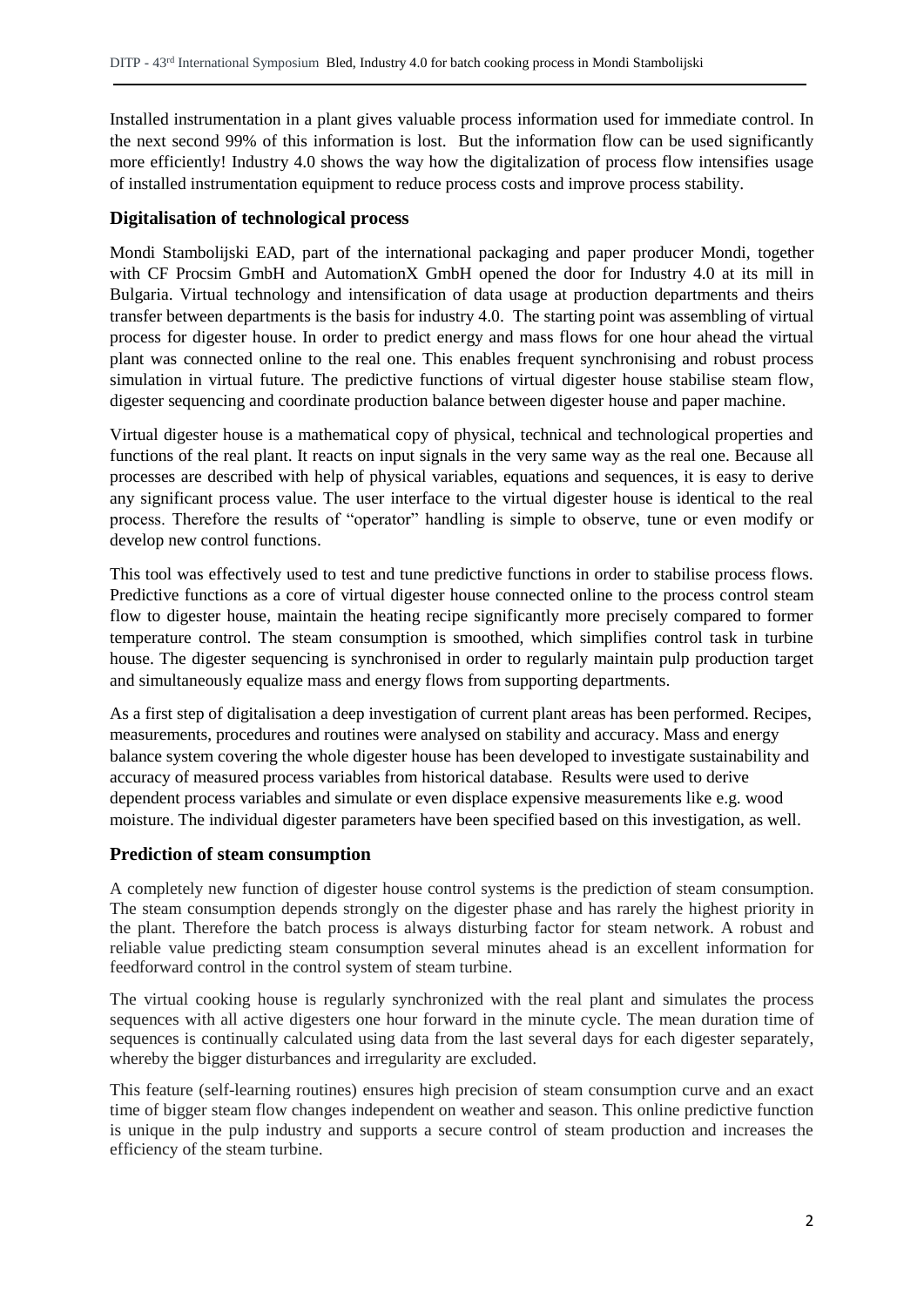*Figure 1. Principal online connection of virtual digester house to the existing control system. Virtual process obtains data from real plant, synchronizes state of all virtual digesters and starts simulation according to the defined end time. The simulation results are saved in the file and over OPC transported to the existing control system. This process starts every minute*. *The configuration of virtual digester house can be online changes (adapted) in any time.*



#### **Harmonization of production speed among individual departments**

The most critical task for mill data communication is a balancing of production rate between paper machine and digester house. This is a crucial issue to reduce energy consumption and to maximise usage of mill production capacities. This coordination was done verbally only and there was no standard in form of defined procedure. That's why the potential for improvement was remarkable. The harmonising function controls digester sequencing as superior function including pulp storages and its availability in connection with production plan on paper machine. The purposeful usage of pulp storages reduces inefficient time in digester house to minimum and maximizes production capacity of the paper machine.

*Figure 2. Production plan for the next 24 hours of cooking (red bars as number of cooking per day in the particular time) is calculated according to the evaluation of stored pulp before PM (blue line) and PM production plan (yellow line). It ensures enough space for pulp from the digester in the case of the break and enough pulp for PM in the case of sequence disturbance in the digester house.*



#### **Conclusion and results**

The project has been successfully implemented in six months. Due to the thoroughly positive project results the remaining production departments could be simulated and connected together into the **virtual mill**. The process data from surrounding departments could be used in virtual ones in order to optimize set points in virtual future and send them back to the real process as remote set points. This